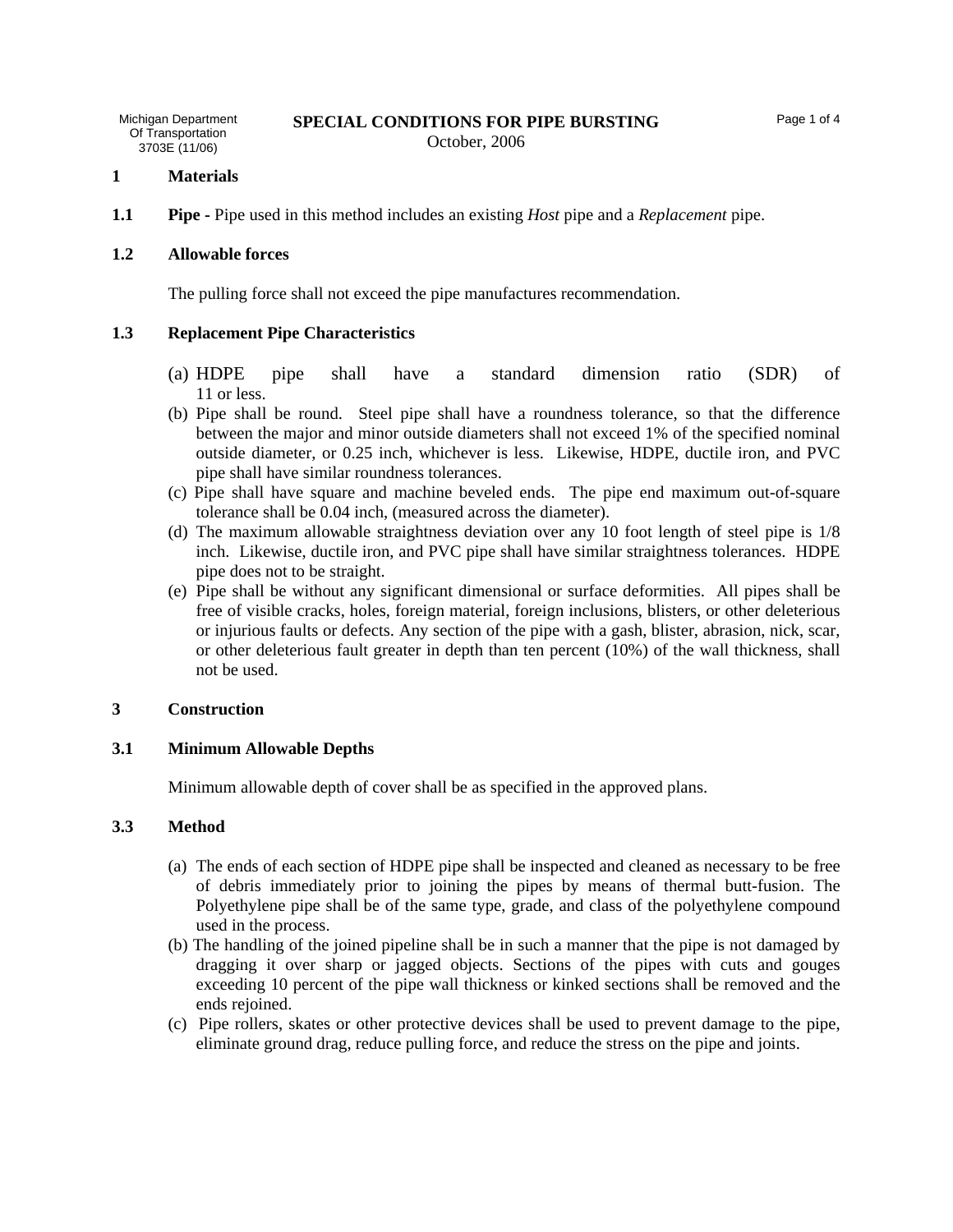- (d) Sufficient space shall be allocated to fabricate and layout the product pipeline into one continuous pipe length, thus enabling the pull back to be conducted during a single operation. If space considerations are discovered that make this impossible, the permit applicant shall obtain specific alternative instructions from the MDOT Engineer/Inspector.
- (e) The required piping shall be assembled in a manner that does not obstruct adjacent roadways or public activities.
- (f) Portions of the manhole shall be removed to ease the pipe installation. Upon completion, the manhole shall be restored appropriately.

## **3.4 Access Pits**

(a) Location - A minimum distance, from the edge of the paved shoulder or curb, to the face of any access pit, equipment, and supplies, shall be 35 feet along freeways and limited access roadways and 25 feet along free access roadways. Any deviation from these distances shall require prior approval from the MDOT Engineer/Inspector.

However, for this method, the location and number of insertion or launching pits will typically be located near existing or proposed manholes. Therefore, access pits shall be placed and located to minimize the total number of pulls and maximize the length of pipe replaced per pull, and within the constraints of the maintaining service. Access pits shall be located at points near specific repair locations whenever possible.

- (b) Sheeting and Bracing Sheeting and bracing shall be required whenever any part of the access pit excavation is located within the roadbed influence area. Steel sheet piling shall be furnished and installed as indicated in the current MDOT Standard Specifications for Construction, section 704. An additional earth retention structure shall be required above and below the bore hole on the drilling face of all access pits to prevent loss of material during construction.
- (c) Protection Fencing barriers shall be installed adjacent to access pits, open excavations, equipment and supplies with suitable fencing and plastic drums to prohibit pedestrian access to the work site. Equipment shall not be used as fencing to protect access pits.

(d) Miscellaneous Items

- The pit or manhole wall must have a thrust block with proper structural capabilities to resist the pull/push forces.
- Manholes and pipes shall be protected by installing all pulleys, rollers, bumpers, alignment control devices and other equipment required to protect existing manholes, and to protect the pipe from damage during installation. Under no circumstances shall the new pipe be stressed beyond its elastic limit.
- At no time shall this method be used when another unprotected underground utility or facility is located within 2.5 feet from the bursting head.
- **3.5 Oversize Allowance -** Oversize is the annular space between the enlarged host pipe and the outside diameter of the replacement pipe. When using this method, the allowable oversize diameter is two inches greater than the replacement pipe diameter.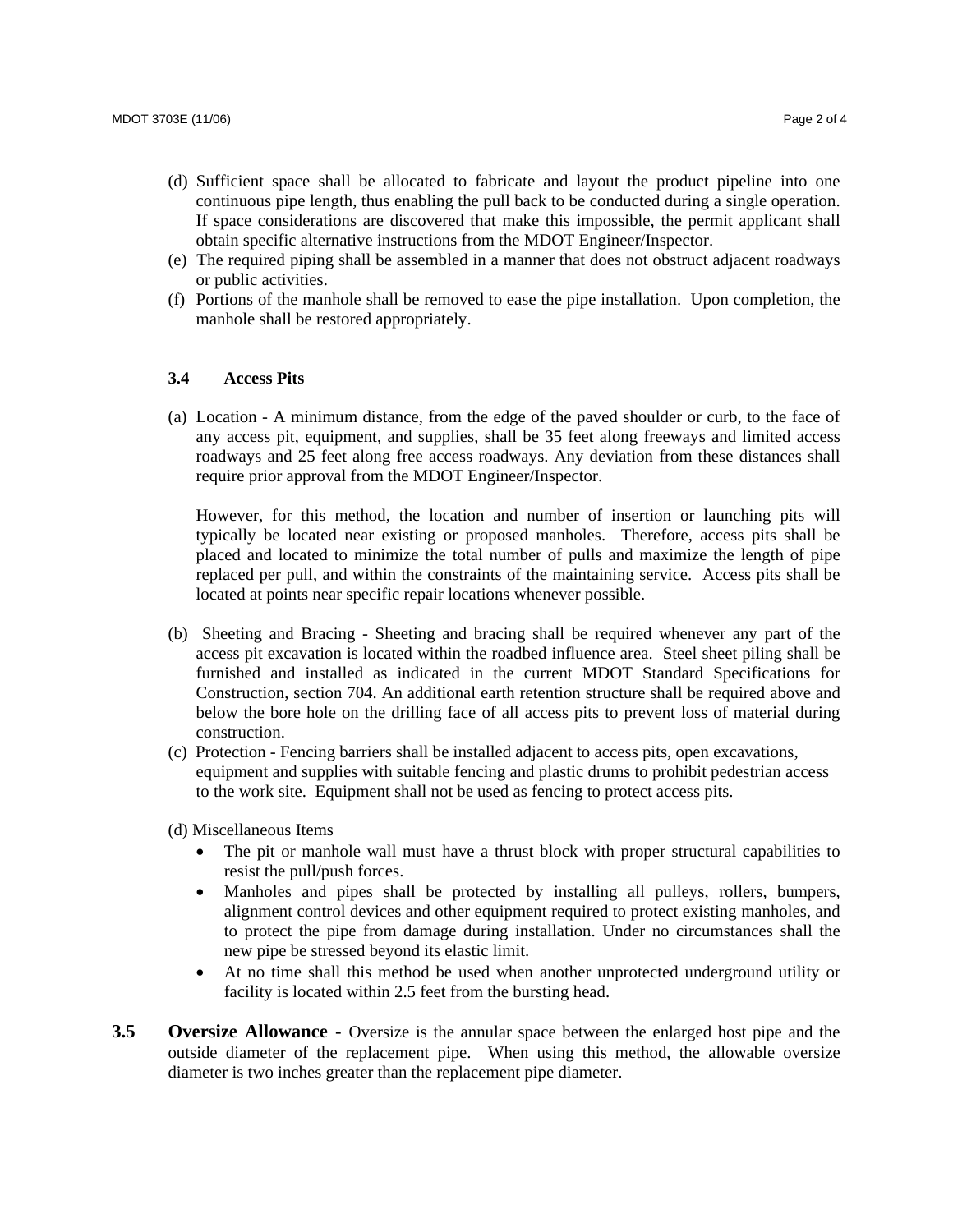## **3.6 Watertight Joints**

Water tight pipe joints are required to ensure the integrity of the roadbed. Pipe shall be constructed to prevent water leakage or earth infiltration throughout its entire length.

#### **3.9 Settlement/Heaving Monitoring**

- (a) This method shall be performed in a manner that will minimize the movement of the ground in front of, above, and surrounding the boring operation; and will minimize subsidence of the surface above and in the vicinity of the boring.
- (b) Potential heave or settlement shall be monitored at each edge of right of way, each shoulder point, each edge of pavement, the edge of each lane (or centerline for two lane roads), and otherwise at 50 foot intervals along the pipe centerline.
- (c) A survey shall be performed one day prior to initiating this operation at each required monitoring location. A similar survey shall then be performed at each location, on a daily basis, until the permitted activity has been completed. All survey readings shall be recorded to the nearest one-hundredth (0.01) of a foot. Digital photographs of the pavement conditions shall also be taken prior and after the pipe installation
- (d) All operations shall stop immediately whenever monitored points indicate a vertical change in elevation of 1/2 inch or more, or any surface disruption is observed. The Contractor shall then immediately report the amount of settlement to the MDOT Engineer/ Inspector.

#### **3.10 Ground Water Control**

Pipe bursting below the groundwater table increases the difficulty of bursting operations. During the operation, insertion and receiving pits shall be kept dry.

- (a) Dewatering shall be conducted whenever there is a high ground water table level to prevent flooding and facilitate the operation. The water table elevation shall be maintained at least 2 feet below the operation at all times.
- (b) Minor water seepage or pockets of saturated soil may be effectively controlled through bailing or pumping. This control shall be accomplished without removing any adjacent soil that could weaken or undermine any access pit, its supports, or other nearby structure.
- (c) Larger volumes of ground water shall be controlled with one or more well points or with staged deep wells. Well points and staged deep well pumping systems shall be installed and operated without damage to property or structures, and without interference with the rights of the public, owners of private property, pedestrians, vehicular traffic, or the work of other contractors. Any pumping methods used for de-watering and control of ground water and seepage shall have properly designated filters to ensure that the adjacent soil is not pumped along with the water. Well diameter, well spacing and the pump's pumping rate, shall provide adequate draw down of the water level. Wells shall be located to intercept ground water that otherwise would enter the access pit excavation and interfere with the work. Upon removal of a well, the hole shall be filled and grouted according to the specifications identified in MDOT's flowable fill special provision, and MDOT's Plugging Drill Holes special provision.
- (d) Existing storm sewers shall only be used to discharge water from the dewatering operation in accordance with a permit obtained from the appropriate storm sewer owner. Filters or sediment control devices shall be required to ensure that the existing system is not adversely affected by construction debris or sediment.